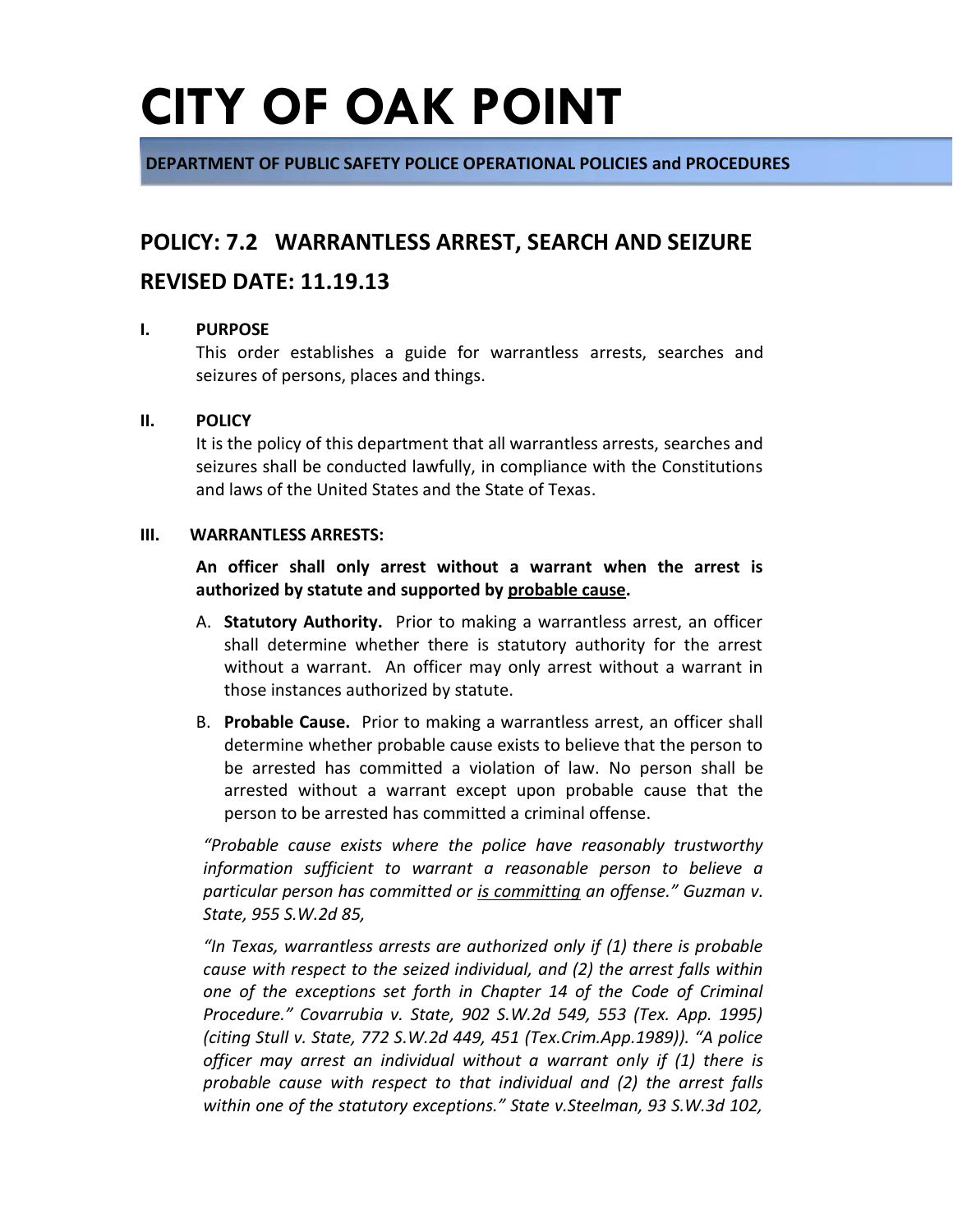**DEPARTMENT OF PUBLIC SAFETY POLICE OPERATIONAL POLICIES and PROCEDURES**

*107 (Tex. Crim. App. 2002). In addition to being unlawful, an illegal arrest cannot, under most circumstances, provide further admissible evidence. For example, a confession following an unlawful arrest is generally inadmissible. The courts also concluded that "A confession obtained through custodial interrogation after an illegal arrest should be excluded unless intervening events break the causal connection between the illegal arrest and the confession" Townsley v. State, 652 S.W.2d Likewise, evidence discovered during any search that is the result of an unlawful arrest will be inadmissible. (See footnote 11 below.)*

*2 Heath v. Boyd, 175 S.W.2d 214, 215 (Tex. 1943). ("Our courts, both civil and criminal, have consistently said that the arrest of a citizen without a warrant is an unreasonable seizure of his person, unless it is expressly authorized by statute.")[Emphasis added.]; Chapter 14, Texas Code of Criminal Procedure;* 

*The statutory authority of peace officers to arrest without warrant is located primarily in Chapter 14 of the Texas Code of Criminal Procedure. "The three most common provisions arising in the caselaw are: Article 14.01(b), which authorizes:* 

*A warrantless arrest for an offense committed in the officer's presence or within his view; Article 14.03(a)(1), which authorizes a warrantless arrest of 'persons found in suspicious places and under circumstances which reasonably show that such persons have been guilty of some felony';* 

*Article 14.04, V.A.C.C.P., which authorizes a warrantless arrest 'where it is shown by satisfactory proof to a peace officer, upon the representation of a credible person, that a felony has been committed, and that the offender is about to escape."*

*These statutory provisions require the legal equivalent of constitutional probable cause.'" Amores v. State, 816 S.W.2d 407, 413 (Tex. Crim. App. 1991).*

*3 "The Fourth Amendment protects "[t]he right of the people to be secure in their persons, houses, papers, and effects, against unreasonable searches and seizures." In conformity with the rule at common law, a warrantless arrest by a law officer is reasonable under the Fourth Amendment where there is probable cause to believe that a criminal offense has been or is being committed." Devenpeck v. Alford, 543 U.S. 146, 152, 125 S. Ct.*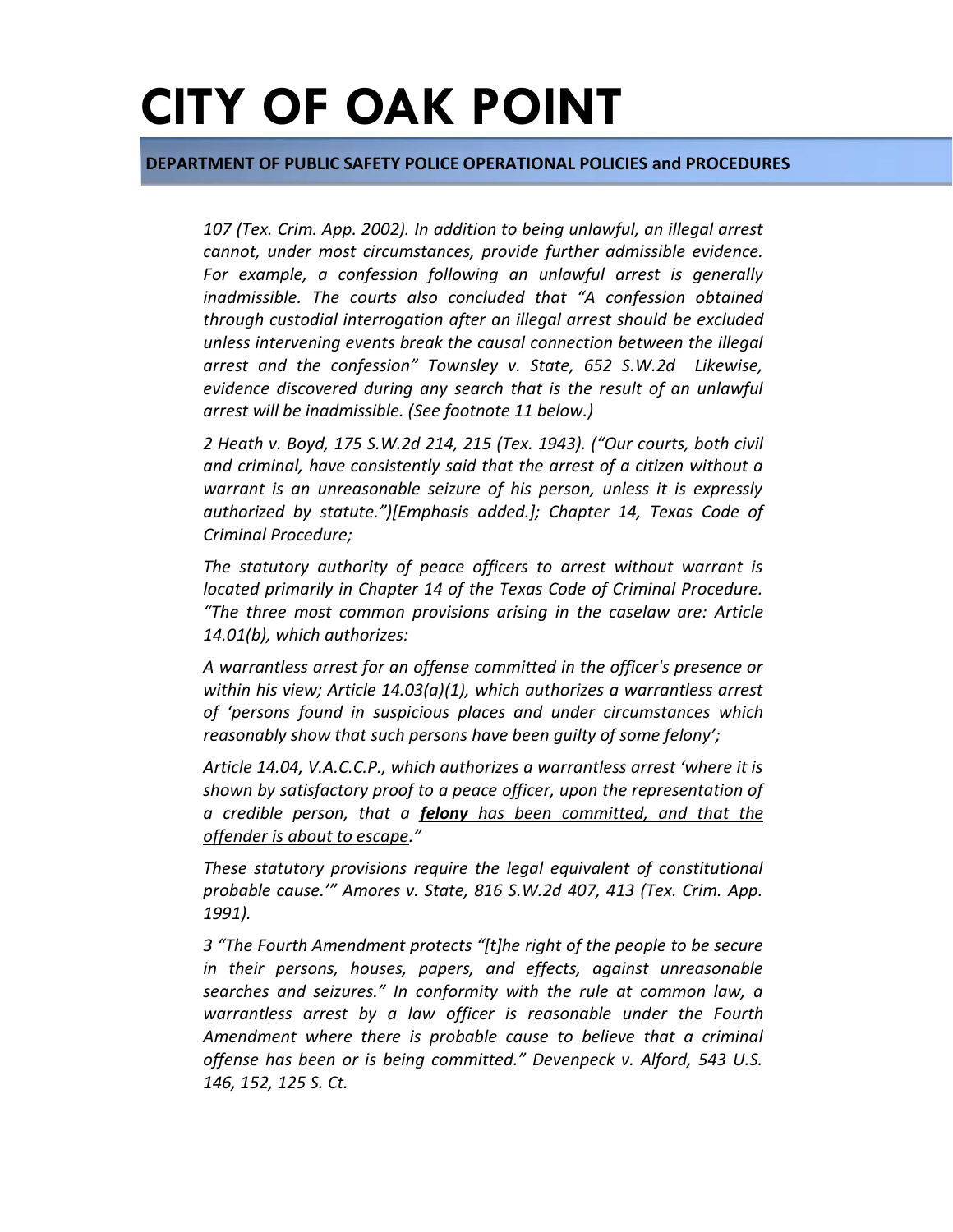#### **DEPARTMENT OF PUBLIC SAFETY POLICE OPERATIONAL POLICIES and PROCEDURES**

*588, 593, 160 L. Ed. 2d 537 (2004) (citing United States v. Watson, 423 U.S. 411, 417-424, 96 S.Ct. 820, 46*

*L.Ed.2d 598 (1976); Brinegar v. United States, 338 U.S. 160, 175-176, 69 S.Ct. 1302, 93 L.Ed. 1879 (1949)).*

*87 (Tex. Crim. App. 1997). Warrantless arrests are authorized only if there is probable cause with respect to seized individual and arrest falls within one of the statutory exceptions. Covarrubia v. State 902 S.W.2d 549*

*(App. 1 Dist. 1995), (See Copy in Tab 1). In order for police officers to make warrantless arrest or search, the state*

*must show existence of probable cause at time of arrest or search and existence of circumstances which made the*

*procuring of warrant impracticable. Jefferson v. State 830 S.W.2d 320 (App. 3 Dist. 1992). "In reviewing*

*warrantless arrest to determine existence of probable cause, court looks to facts known to the officers at the time of*

*the arrest, and subsequently discovered facts or later-acquired knowledge cannot retrospectively serve to bolster*

*probable cause at the time of the arrest." Amores v. State, 816 S.W. 2d 407 (Tex. Crim. App. 1991)(See Copy in*

*Tab 2). "[T]o effectuate a valid arrest, an officer must at that time have "probable cause to believe that a*

*criminal offense has been or is being committed" by the person in question." Baldwin v. State, 278 S.W.3d*

*367, 371 (Tex. Crim. App. 2009), reh'g denied (Nov. 4, 2009). The Supreme Court, in "Brown v. Illinois, 422*

*U.S. 590, 95 S.Ct. 2254, 45 L.Ed.2d 416 (1975), . . [specifically] disapproved arrests made for "investigatory"*

*purposes on less than probable cause. . . . [where the arrest was] . . . 'for investigation' or for 'questioning.' . . ."*

*Dunaway v. New York, 442 U.S. 200, 215-16, 99 S. Ct. 2248, 2258, 60 L. Ed. 2d 824 (1979) (citations omitted).*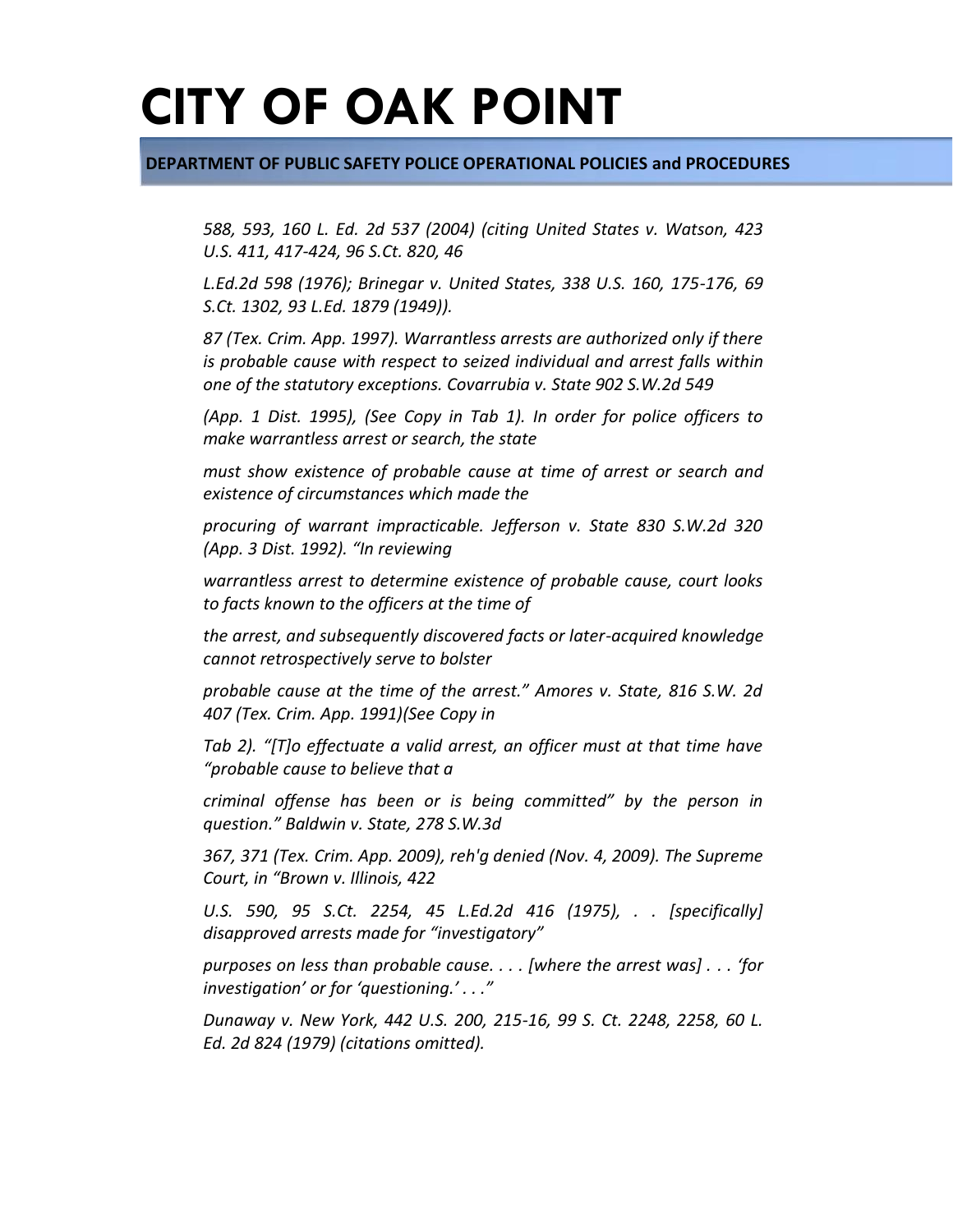#### **DEPARTMENT OF PUBLIC SAFETY POLICE OPERATIONAL POLICIES and PROCEDURES**

#### **IV. INVESTIVATIVE DETENTIONS**

**An officer shall only detain a person for investigation if the officer can articulate reasonable suspicion that criminal activity is afoot and that the person detained is involved in the criminal activity.**

- A. **Investigative Detention "Terry Stop"**. Prior to detaining a person even momentarily, an officer shall determine whether there is reasonable suspicion to believe that criminal activity is afoot and whether the person to be detained is involved in the criminal activity. In making an investigatory detention, an officer shall not detain a person longer than is necessary to effectuate the purpose of the stop, and shall not, absent probable cause to arrest, transport the person detained from the scene of the stop without the person's consent.
- B. **Search for Weapons**. If an officer detains a person based upon reasonable suspicion that criminal activity is afoot, and the officer has reason to believe that the person may be armed and dangerous, the officer may perform a brief search of the person and his immediate surroundings as is necessary to discover weapons.

#### **V. WARRANTLESS SEARCHES**

**An officer shall not conduct a search of any place where a person has a reasonable expectation of privacy without a warrant unless an exception to the warrant requirement exists and the officer acts in compliance with the law regarding the exception.** 

- **A. Well-delineated exceptions to the warrant requirement include:**
	- 1. **Motor Vehicle Searches**. An officer may search a motor vehicle without first obtaining a search warrant if the officer has probable cause to believe that the motor vehicle has evidence of a crime or contraband. The search is limited to those areas of the motor vehicle, including closed containers therein, that could contain the evidence or contraband the officer has probable cause to believe the motor vehicle contains.
	- 2. **Exigent Circumstances.** An officer may conduct a search without a warrant if the search is immediately necessary: 1) to protect or preserve life or avoid serious injury or 2) to prevent the immediate destruction of evidence of a crime. In accordance with the law, the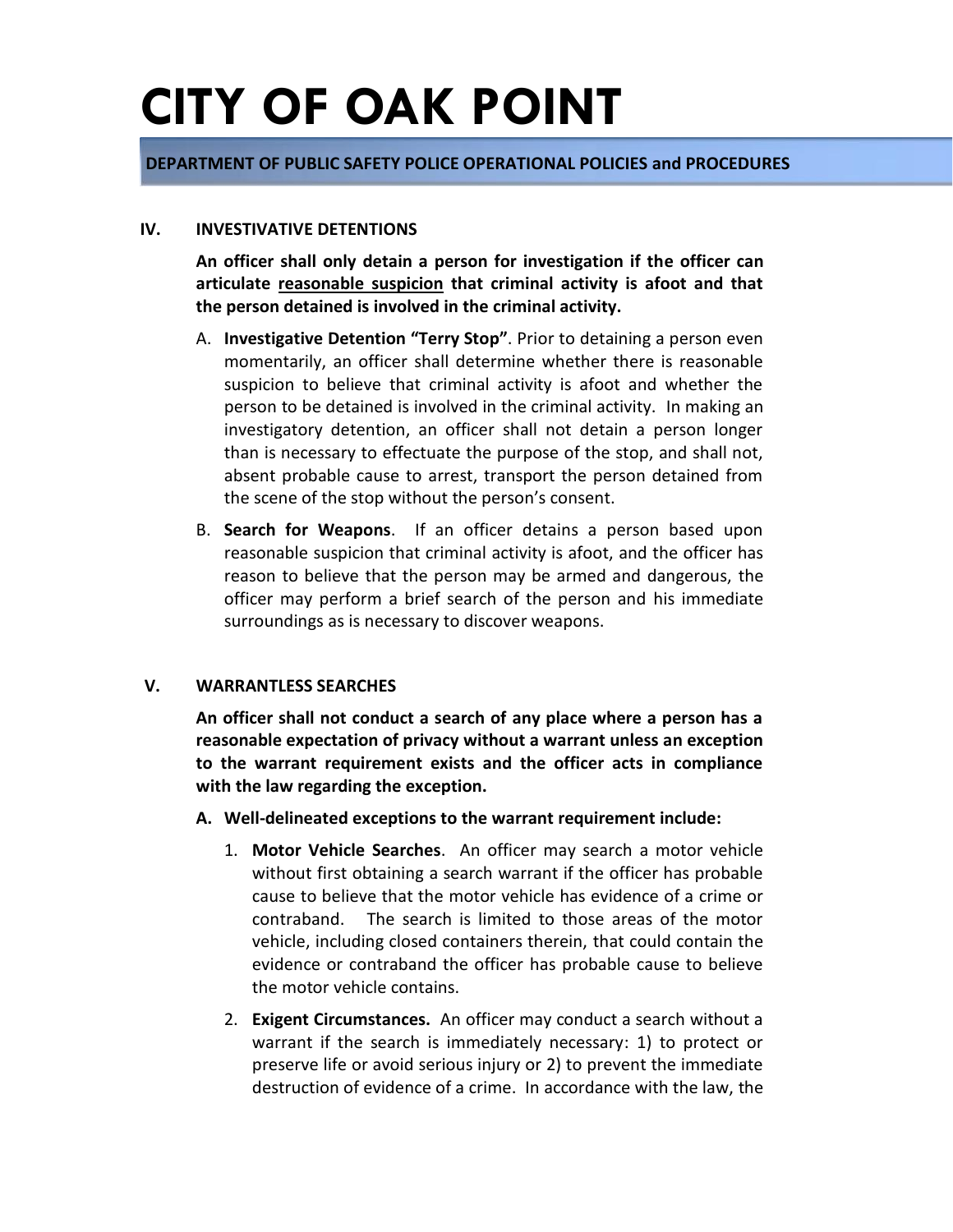#### **DEPARTMENT OF PUBLIC SAFETY POLICE OPERATIONAL POLICIES and PROCEDURES**

search should be limited to the extent necessary to render aid or prevent the destruction of evidence of a crime.

- 3. **Search Incident to Arrest.** An officer may, without a warrant, conduct a search of an arrestee's person incident to the person's arrest. In addition, when it is reasonable to believe evidence relevant to the crime of arrest might be found, an officer may conduct a search of the area within the immediate control of the arrestee prior to the arrest. The search of the area within the immediate control of the arrestee is limited to a search for evidence relevant to the crime of arrest.
- 4. **Inventory of Lawfully Impounded Property.** An officer may conduct an inventory of the contents of lawfully impounded vehicles. The purpose of the inventory is not to search for evidence of any crime or contraband but, rather, to inventory the contents of the vehicle to protect the vehicle and the property in it, to safeguard the officer and others from potential danger and to insure against claims of lost, stolen, or vandalized property. Locked containers should be inventoried as a locked container and should not be opened without a warrant absent consent of the owner.

#### **B. Instances where a search warrant is unnecessary because no privacy interest is implicated:**

- 1. **Plain View.** An officer may seize evidence and contraband found in plain view if it is immediately apparent that the items constitute evidence of a crime or contraband. For an item to be seized in plain view: 1) an officer must lawfully be present in the place where the evidence is viewed, and 2) it must be immediately apparent that the items seized are evidence of a crime or contraband.
- 2. **Consent.** An officer may conduct a search without a warrant if the person having a privacy interest in the area to be searched voluntarily consents to the search. To be voluntarily, consent must not be coerced by explicit or implicit means or by implied threat or covert force. The consent search is limited to the area for which consent is given. The consent search must cease if consent is withdrawn during the search.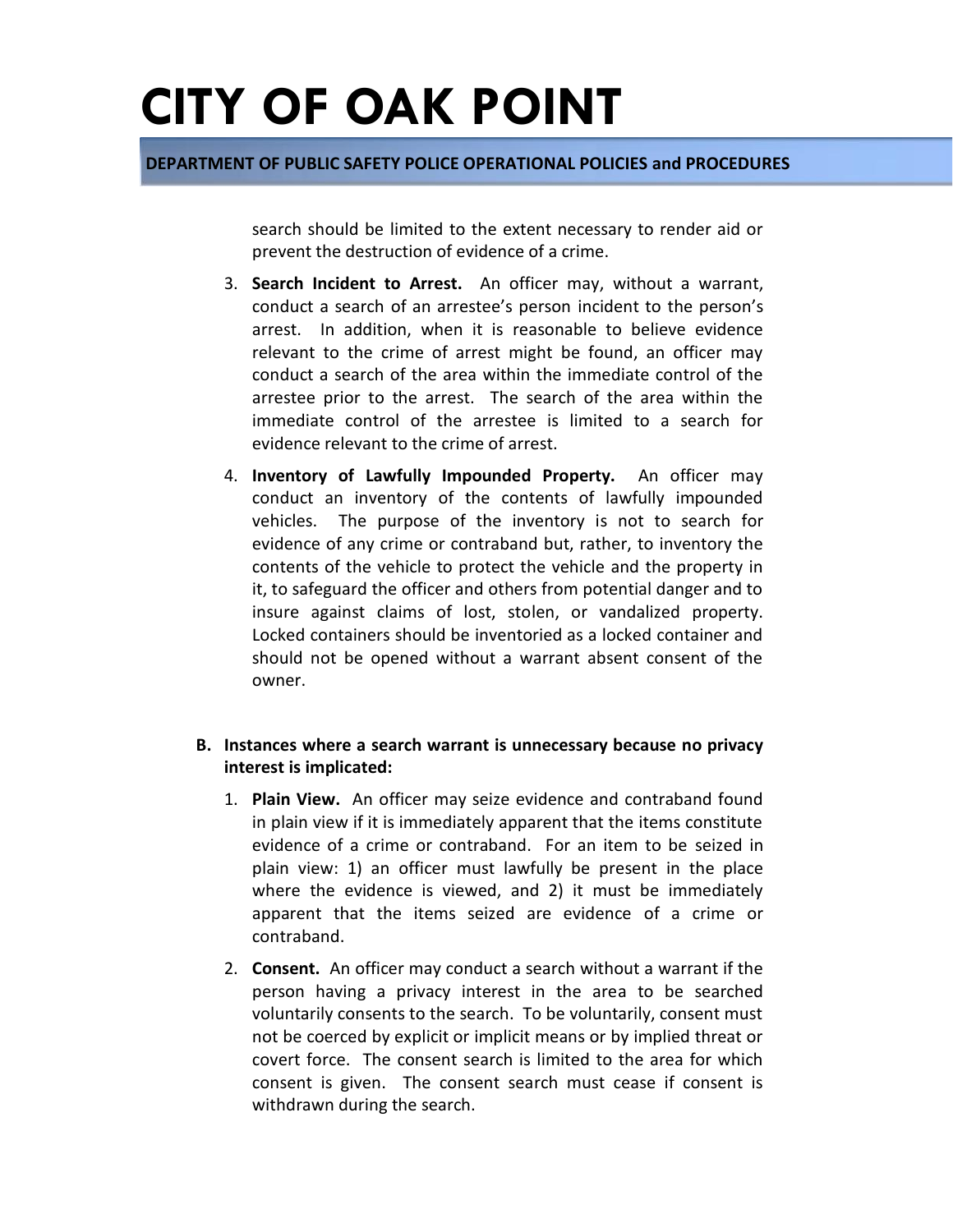#### **DEPARTMENT OF PUBLIC SAFETY POLICE OPERATIONAL POLICIES and PROCEDURES**

3. **Abandoned Property.** An officer may search and seize property which has been voluntarily abandoned by its owner. Property is abandoned if it is dispossessed by its owner with the intent that owner relinquish all claims to the property including the intention to later reclaim ownership.

#### **VI. ENTRY INTO PRIVATE RESIDENCES**

**An officer shall not, without the consent of the owner or other person having control over the residence, enter a private residence without a warrant unless an exception to the warrant requirement applies.**

**Well-delineated exceptions to the warrant requirement include:**

- **A. Exigent Circumstances.** An officer may enter a private residence without a warrant only if it is immediately necessary: 1) to protect or preserve life or avoid serious injury or 2) to prevent the immediate destruction of evidence of a crime. An officer shall only remain in the residence as long as is necessary to preserve or protect life or exclude such persons from the residence as is necessary to prevent the destruction of evidence. Thereafter, officers shall not enter the residence until a warrant is obtained.
- **B. Hot Pursuit.** An officer may enter a private residence without a warrant when in immediate and continuous pursuit of a person fleeing from a public place into the residence to evade arrest for an offense above the level of a C misdemeanor. A person who intentionally flees from a person he knows is a peace officer attempting to lawfully arrest or detain him commits a Class B misdemeanor, or a felony if it involves a vehicle and or injuries to another person.

With respect to any nonconsensual entry of a private residence without a warrant, officers should be mindful of safety concerns for the officer(s) and other(s), and should carefully weigh the nature of the circumstances involved in the nonconsensual warrantless entry along with potential hazards at the location prior to entering the residence.